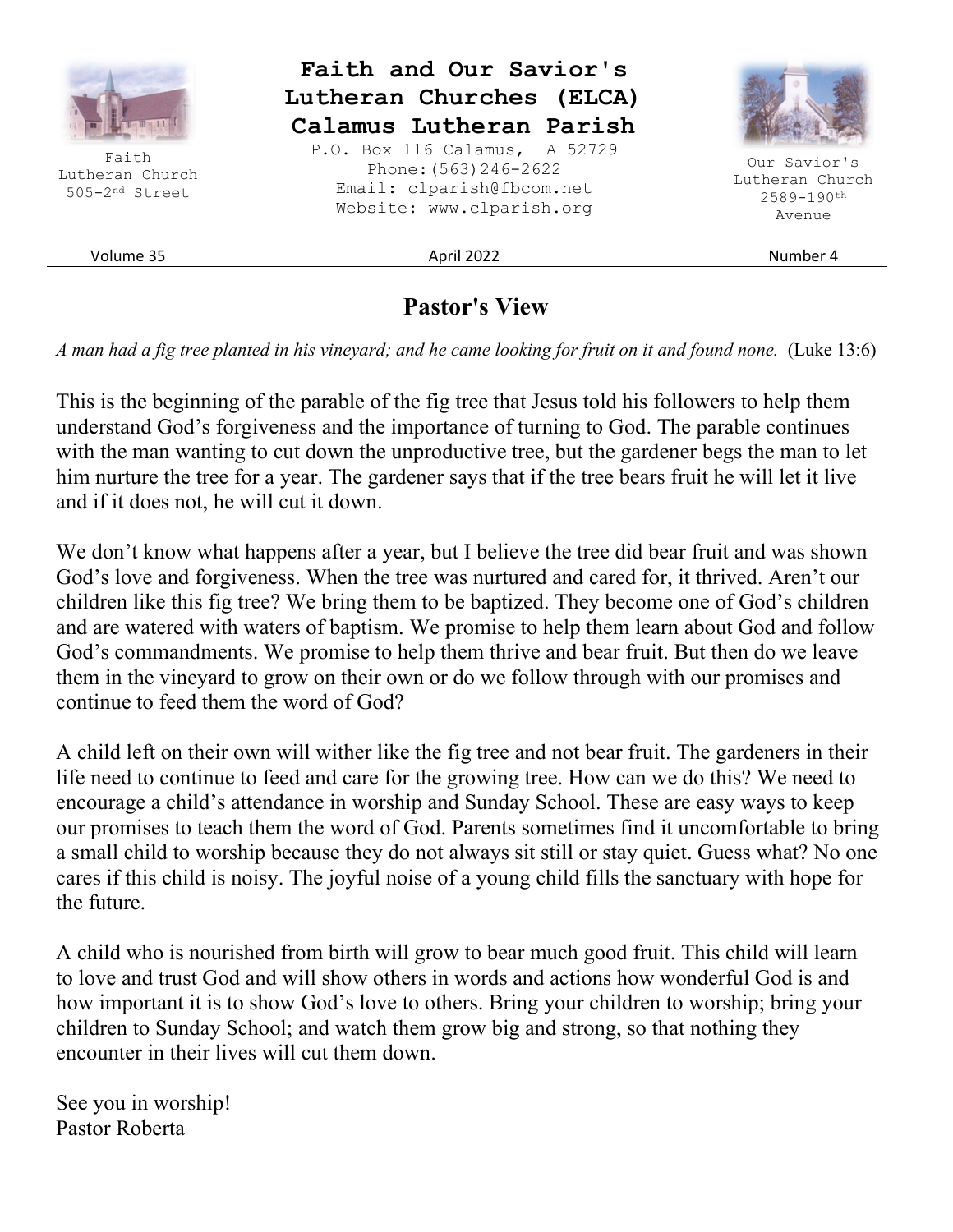

# **Holy Week Schedule**



**Maundy Thursday**  April 14 6:30 p.m. at Faith Church



### **Good Friday**  April 15 6:30 p.m. at Our Savior's Church



## **Easter Sunday**

April 17 8:00 a.m. Worship at Faith 9:00 a.m. Breakfast at Faith 9:45 a.m. Easter Egg Hunt at Faith 10:30 a.m. Worship at Our Savior's

### **Noisy Offering collected April 24**



The 2022 recipient of the Noisy Offering is ELCA World Hunger.

**40 Days of Giving:** Calamus Lutheran Parish will be gathering

**40 Jars of Peanut Butter** (chunky or smooth, any size, any brand) for the Carroll Assistance Center in Wheatland during the

**40 Days of Lent** from Ash Wednesday (MARCH 2) through Easter Sunday (APRIL 17)



## **March Our Savior's Meeting**

Our Savior's Council met on Thursday, March 9.

- **Internet** has been installed at the church.
- **Carpet Cleaning** is still being researched.
- **Spring Clean-up Day** is Saturday, April 9 at 8:30 am. Rain date Saturday, April 16.

**NOTE:** The April Joint Council Meeting is at 7:00 p.m. on Thursday, April 21, at Our Savior's.

## **Naomi Circle Bible Study**

Wednesday, April 20 10:00 a.m. at Diane Christensen's home



"The Kingdom of God" by Mark Allan Powell March/April issue of *Gather* magazine

**HELP:** All parish JH and HS youth and their parents are asked to help prepare for the Easter breakfast and Egg Hunt. Eggs will be stuffed and tables set at 7:00 p.m. on Wednesday, April 13. Food needs to be ready to serve at 8:30 a.m. on Sunday, April 17.

# **Superheroes of the Bible**



Bible School Kindergarten – Grade 5

Mondays in May  $-2$ , 9, 16, 23 from  $3:30 - 5:00$  at Faith Church

Parents are welcome to join the lesson review and closing from  $5:00 - 5:15$ 

> The children are welcome to invite their friends and neighbors!

Please register all children by April 13.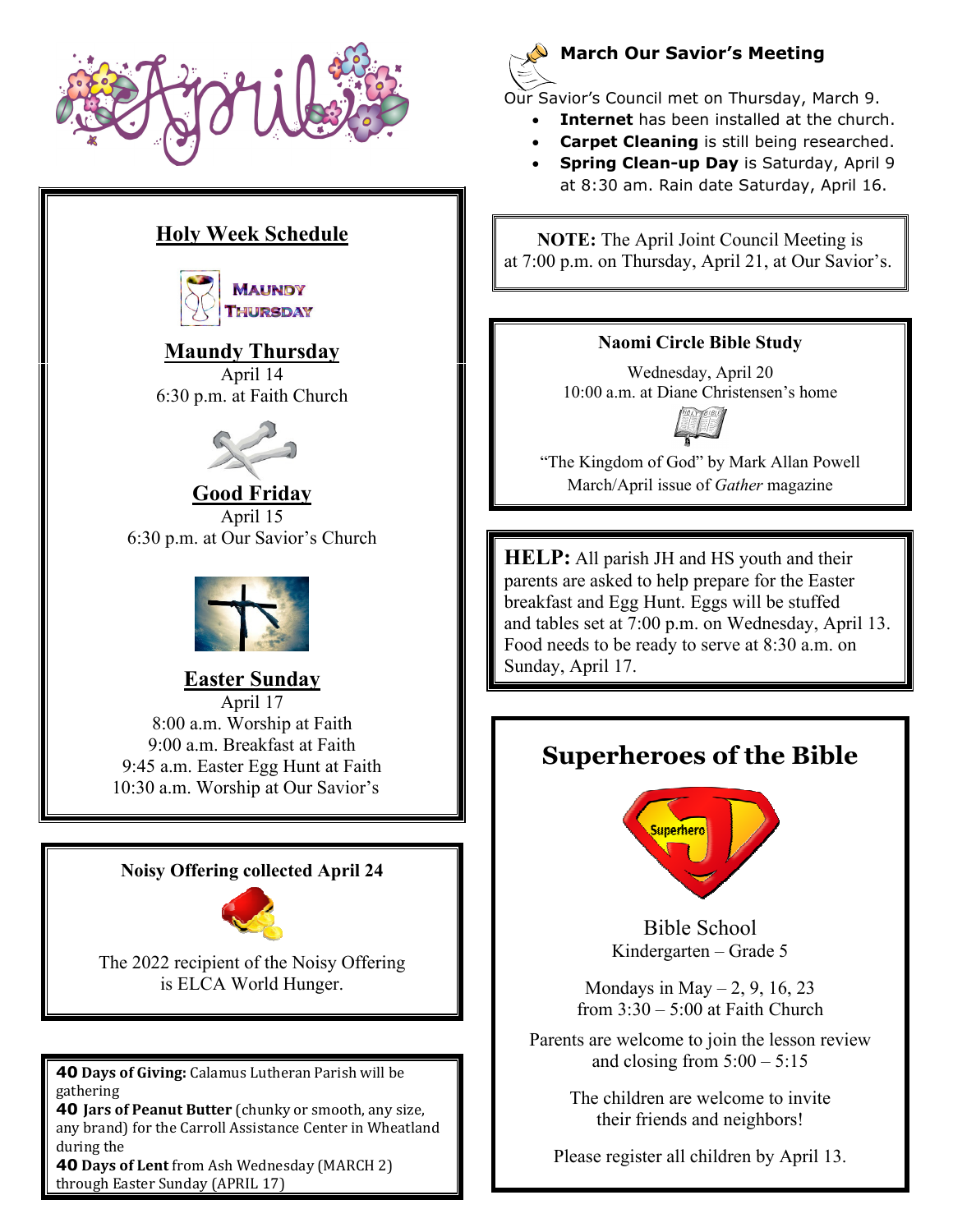# **MINISTERS for April 2022**

If you cannot do your task on the day assigned, it is your responsibility to trade with someone or to find your own substitute and notify the church office of the change.

#### **FAITH CHURCH**

**Ushers:**  Brian Tulley Mark Witte

**Acolyte:**  Alena Wilhelm

**Altar Ministry:**  Ruth Braet Annette Braet

**Communion Assistant:**  Ruth Braet

#### **Lectors:**

April 3 Shelley Gentile April 10: Heather Whitman April 17: Ruth Braet April 24: Andrea Shelton

#### **OUR SAVIOR'S CHURCH**

**Usher:**  Brian Bousselot

**Acolyte:**  Faith Will

**Communion Assistant:**  Cindy Burke

**Lectors:** 

April 3: Joyce McCutcheon April 10: Dan Burke April 17: Cindy Burke April 24: Brian Bousselot

**Cleaners:**  Deb and Ray Detlefs